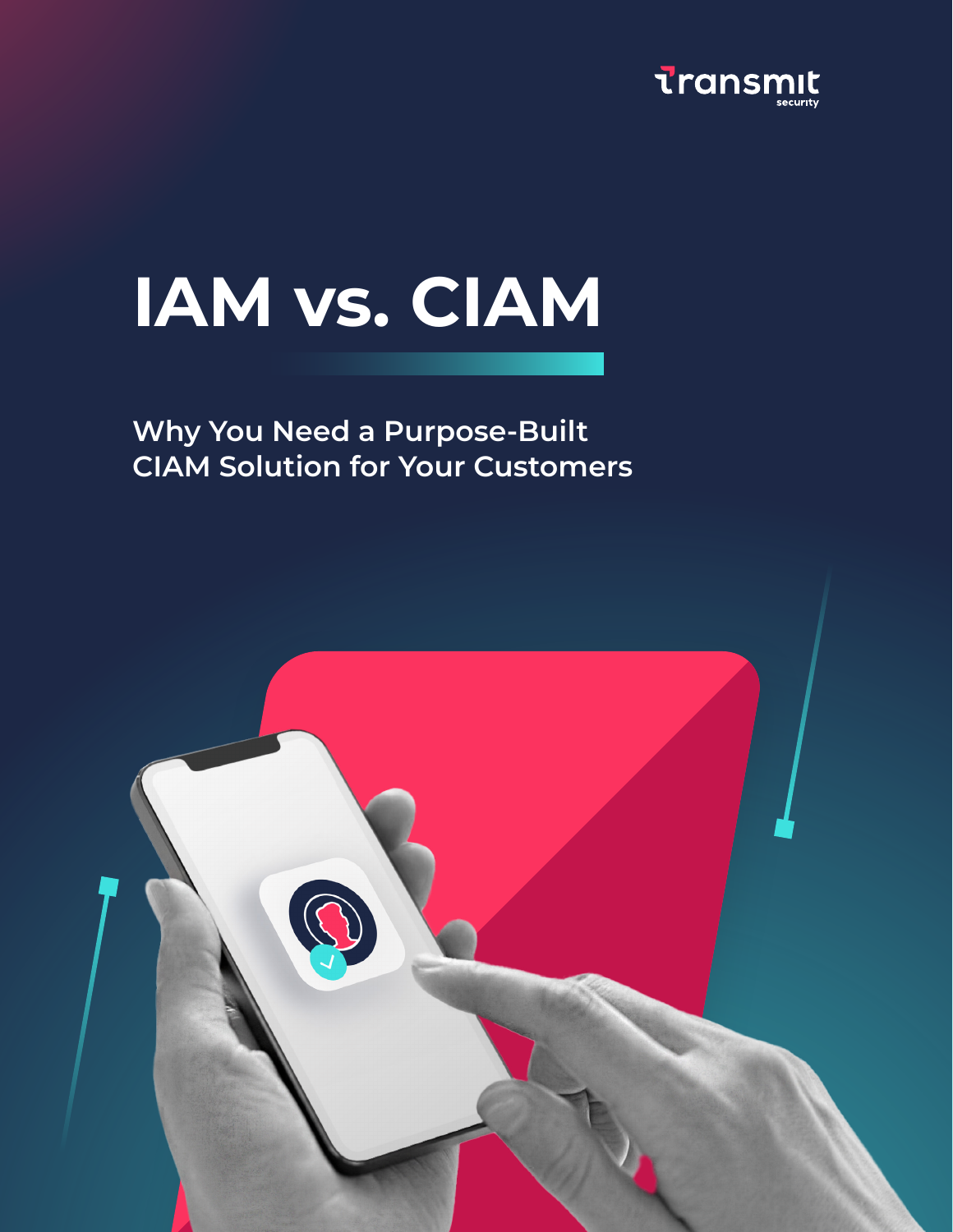With digital transformation exploding, security and customer experience has had to evolve in order to meet the needs and requirements of demanding customers. In an era increasingly characterized by competition, your customers have the power of choice. As customer experience and security have become critical factors for competitive differentiation, the need for a dedicated Customer Identity and Access Management (CIAM) service has become a strategic imperative.

|      | <b>IAM</b>         | <b>CIAM</b>                              |
|------|--------------------|------------------------------------------|
| Jser | Internal employees | External facing<br>customers or partners |

It's a common misconception that traditional IAM, which was built to support internal workforces, can be repurposed to serve customers. As we explain the very different needs of customers vs. employees, we'll explain why the restricted capabilities of IAM solutions will not suffice to serve and secure your customers.

CIAM solutions have been built to specifically handle the requirements for customer authentication, scalability, privacy and data regulations, the user experience, as well as integration. Whereas IAM solutions were created to support internal workforces, ensuring corporate security, employee productivity and to streamline access to work applications. Therefore, trying to bend traditional IAM solutions for your customers simply won't work.

#### **The 6 Key Differences Between IAM and CIAM:**

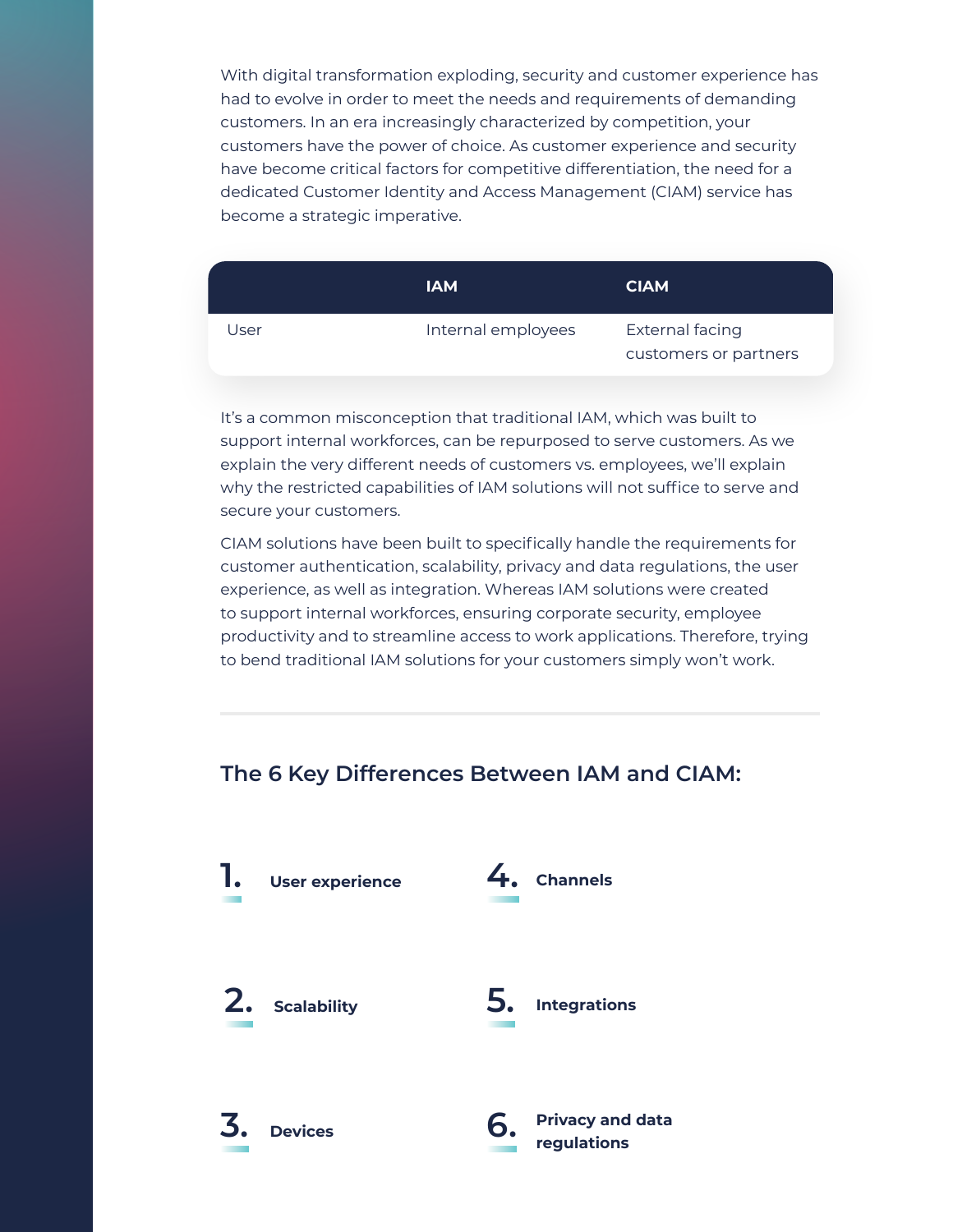## **1. User experience**

| <b>Difference</b> | <b>IAM</b>                                   | <b>CIAM</b>                                                   |
|-------------------|----------------------------------------------|---------------------------------------------------------------|
| User experience   | Prioritizes security over<br>user experience | Values balance<br>between security and<br>customer experience |

The end users for IAM or CIAM solutions are distinctly different and therefore require a different user experience. An IAM solution won't serve your customers as it was built with a focus on security and control with much less focus on end-user experience and usability.

Customer-focused authentication services need to be designed to providea balance between customer experience and security. Customers today demand easy and quick passwordless login experiences. If met with layers of friction that make them jump through hoops to access their own accounts  $-$  they will abandon the transaction altogether causing high customer churn rates and loss of business.

# **2. Scalability**

| <b>Difference</b> | <b>IAM</b>              | <b>CIAM</b>               |
|-------------------|-------------------------|---------------------------|
| Scalability       | 10s to 100,000 of users | 100s of millions of users |

CIAM solutions must have the ability to seamlessly accommodate tens of millions of customers, if needed, without any decrease in response time or availability. IAM solutions were created for internal teams where there is a certain level of control over a finite amount of workers employed by the organization and therefore lacks the ability to scale to the extent that's needed for customers. Any business should (hopefully) be growing their customer base, which means you need a purpose-built CIAM solution that has the ability to scale with your business and meet all requirements.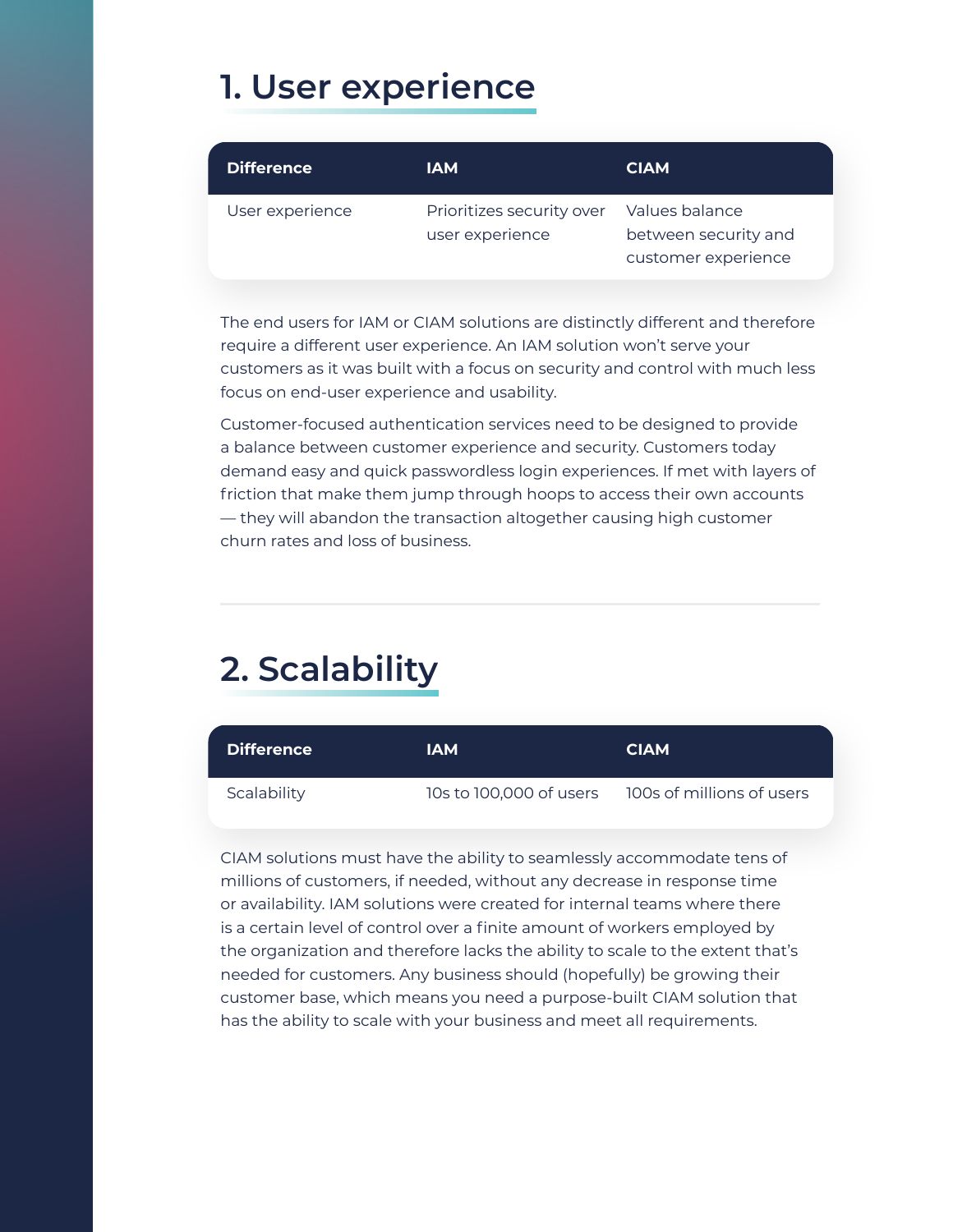#### **Devices 3.**

| <b>Difference</b> | <b>IAM</b>                                             | <b>CIAM</b>        |
|-------------------|--------------------------------------------------------|--------------------|
| <b>Devices</b>    | Through<br>organizational-owned<br>and managed devices | Through any device |

In the internal IAM world, the IT department can impose tight control around all the user devices used in a very specific environment. In the CIAM world, there is no such control over any of the devices that a client may choose to use. A customer-focused authentication service should allow for authentication based on identity, which allows organizations to build up a portfolio of devices for a given, identified customer. The end client experience should be seamless and non-disruptive, regardless of the device/s being used.

### **Channels 4.**

| <b>Difference</b> | <b>IAM</b>                                   | <b>CIAM</b>                                 |
|-------------------|----------------------------------------------|---------------------------------------------|
| Channels          | Access from a single<br>corporate network or | Access from any<br>channel (Web, mobile,    |
|                   | VPN                                          | incognito browsers and<br>offline channels) |

Employees access internal work apps from fixed channels in order to carry out their specific job function. Whereas customers are typically accessing via public-facing channels to transact, make purchases, gain access to services and systems via different endpoints. A CIAM solution enables customers to be properly authenticated in order to securely and reliably engage with a business across any channel (web, mobile, incognito browsers or offline channels like call centers or kiosks) ensuring a consistent cross-channel experience.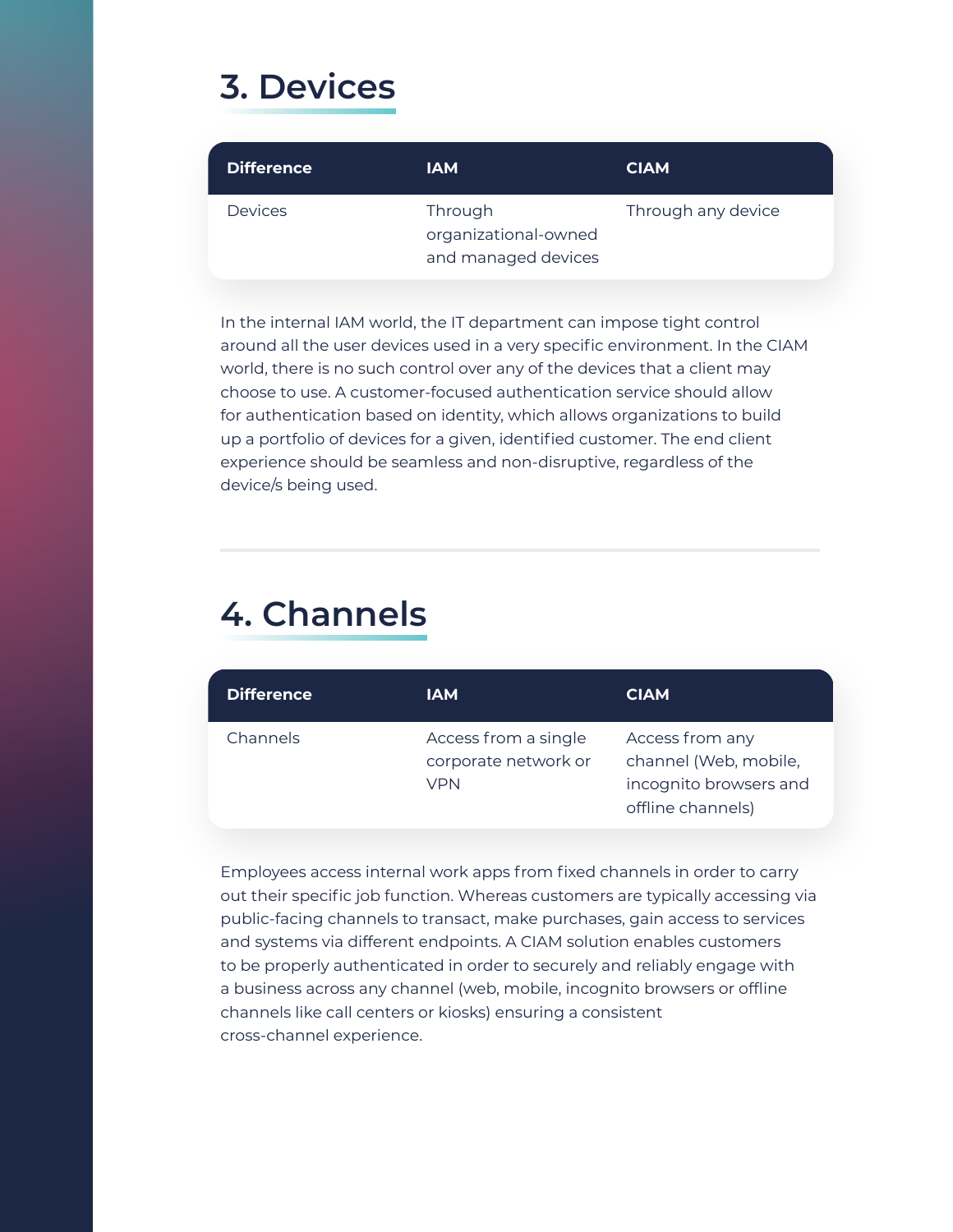# **5. Integrations**

| <b>Difference</b> | <b>IAM</b>                                                        | <b>CIAM</b>                              |
|-------------------|-------------------------------------------------------------------|------------------------------------------|
| Integrations      | Static Identity provider<br>(IdP) internal to the<br>organization | Many decentralized<br>identity providers |

IAM solutions have a static IdP infrastructure that is typically inconsistent and not uniformly implemented across all channels. Purpose-built customer authentication services are designed to be flexible and integrate with any existing tools and technology an organization relies on such as marketing tools, payment solutions, internal IAM and more.

#### **6. Privacy and data regulations**

| <b>Difference</b> | <b>IAM</b>                          | <b>CIAM</b>          |
|-------------------|-------------------------------------|----------------------|
| Privacy and data  | Personal data managed Personal data |                      |
| regulations       | internally                          | managed according to |
|                   |                                     | regulations          |

Given the two different sets of end users in IAM and CIAM solutions, data is managed and stored differently in each case. While internal data can be managed with an organization, customer data is subject to stringent privacy and data protection requlations. Customer-focused authentication services are built to ensure that the personal data of customers is protected and stored according to global regulations.